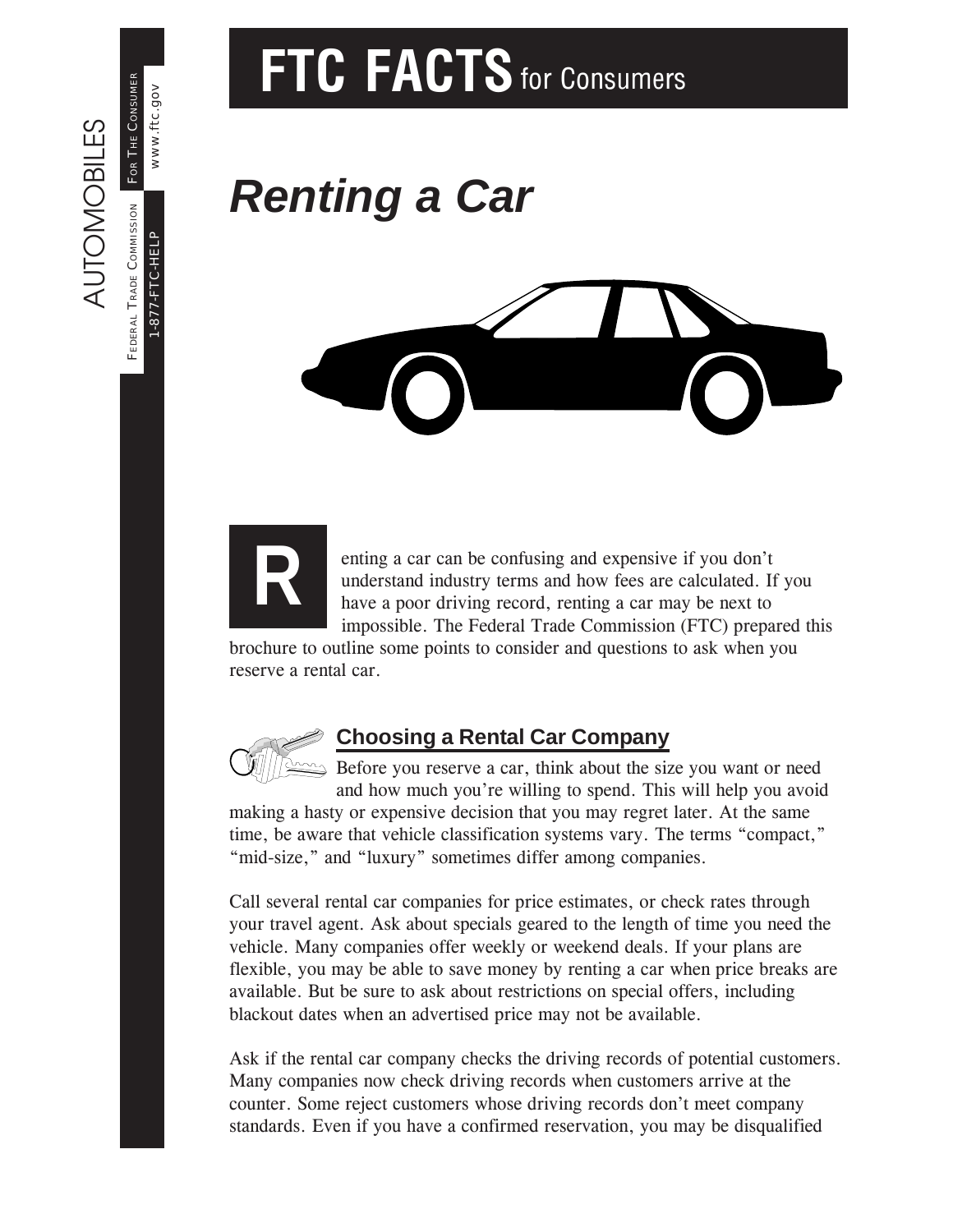## Facts for Consumers

from renting a car for moving violations within the last few years; seat belt law violations; accidents, regardless of fault; convictions for Driving While Intoxicated (DWI), Driving Under the Influence (DUI), reckless driving, or leaving the scene of an accident; or driving with an invalid, suspended or revoked license. Ask your travel agent or the rental car company in advance whether your driving record will be checked.

Ask if there may be charges that could increase an advertised base rate, such as Collision Damage Waiver (CDW) fees (in states that allow them); a deposit or refundable charge; airport surcharges and drop-off fees; fuel charges; mileage fees; taxes; additional-driver fees; underage-driver fees; out-of-state charges; and equipmentrental fees (for items such as ski racks and car seats). These charges are defined below.

### **Understanding the Terms and Charge**s

Ask about charges before you sign your rental agreement. The information may help you save money and avoid disputes when the time comes to pay your bill.

*Collision Damage Waiver (CDW)*, in states that allow it, is an optional charge of \$9 to \$13 a day. Rental car agents may urge you to buy this option. Although they call it "collision damage" coverage, it's not technically collision insurance. Rather, it is a "guarantee" that the rental company will pay for damages to your rented car. By declining the waiver, you accept responsibility for any damages. However, under CDW, the company will not pay for bodily injuries or damages to your personal property. If you do not buy CDW coverage or are not covered by your personal auto insurance policy, you

could be liable for the full value of the car. Some rental companies may hold you liable only for the first \$1,000 or \$2,000.

Some CDWs exclude coverage under certain circumstances. For example, coverage may be revoked if you damage the car when driving it in a negligent manner, on unpaved roads, or out of the state in which you rented the vehicle. Some companies void their CDW coverage if a driver drinks alcohol or if a non-authorized driver operates the car.

The coverage offered by rental car companies may duplicate insurance you have through your auto and homeowner's policies. Coverage under your medical plan would offer protection that CDW coverage lacks. Read your insurance policies and medical plan for specifics. If you're not sure about the coverage, call your insurers. If you're traveling on business, your employer may have insurance that covers you. Also, some credit card companies and motor clubs provide members with free rental protection when you use their cards to pay for rentals.

In addition to CDW coverage, a rental car company also may offer:

- ) *Personal Accident Insurance (PAI).* At a daily cost of \$1.50 to \$4, it pays a death benefit and a portion of your medical expenses if you're in an accident.
- ) *Personal Effects Coverage (PEC) or Personal Effects Protection (PEP)*. At an average daily cost of \$1.25, it safeguards your luggage against damage. If your homeowner's policy covers your luggage and other belongings while you travel, you may not need this protection.

*A refundable charge* may be required when you pick up your rental car. The charge varies, but may be hundreds of dollars. Most rental companies make the charge to your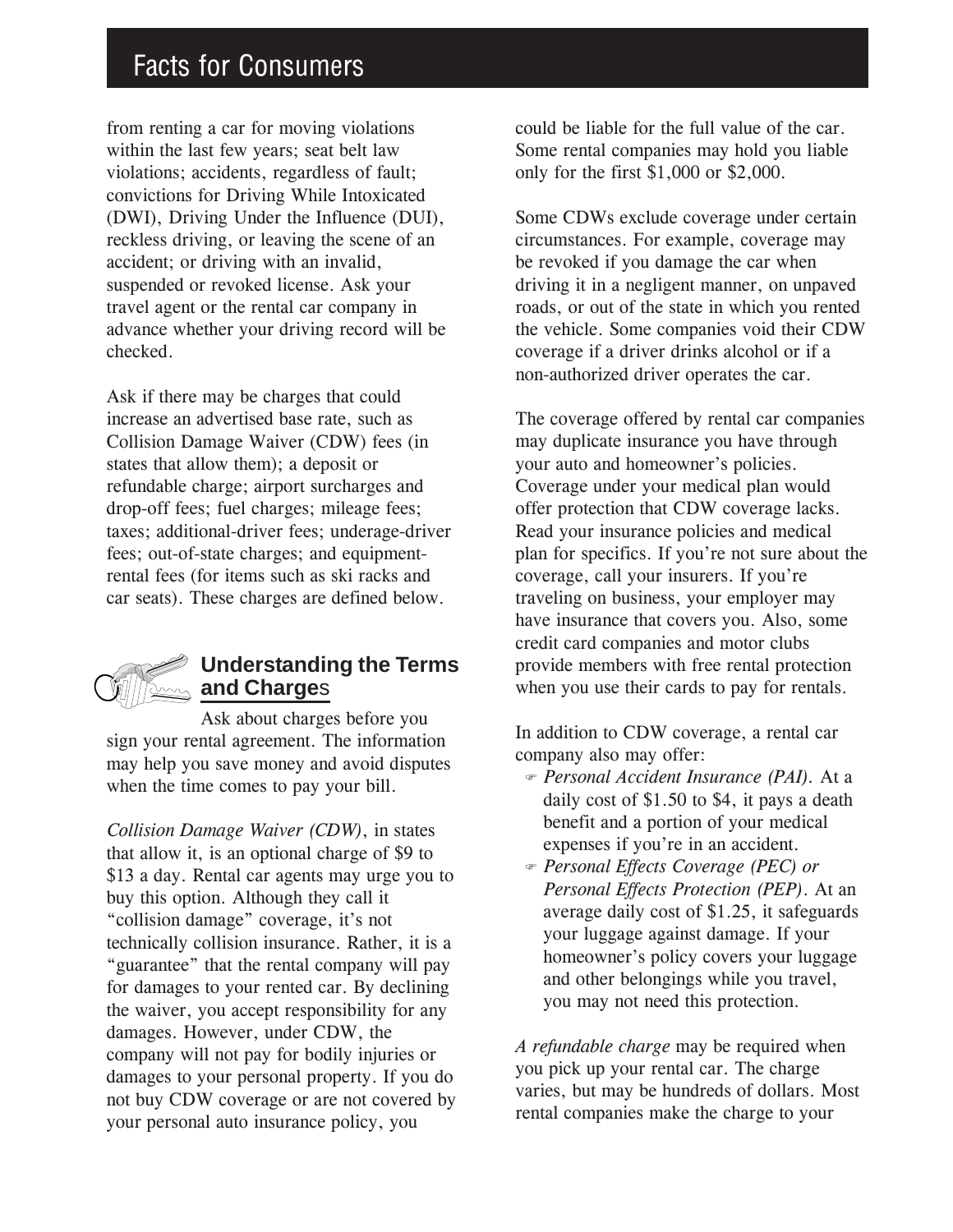credit card but do not process the amount unless you do not return the car as specified in your rental contract. Until you return the car, however, your spending limit on your credit card may be reduced by the amount of the deposit. This may be important if you plan to charge other items to your credit card and are near your credit limit. If you do not have a major credit card, or you do not want to charge the deposit, companies may ask for the deposit in cash.

*Airport surcharges and drop-off fees* can increase the base rental rate considerably. Surcharges apply when airport authorities impose fees for airport use even when rental car companies shuttle you to an off-airport site. Drop-off fees refer to charges that some companies impose to allow you to drop off the car at a different location from the pickup point.

*A fuel charge* is the amount many rental car companies add to your bill for gasoline. Some companies give you a half-tank at a charge of \$10 to \$15 and tell you to return the car empty; others fill the tank and charge for the amount of gas you use. Companies that do not charge for the initial tank may ask you to return the car with a full tank. If you don't, you'll be charged the rental company's price for gasoline. It's often much higher than a local station.

*Mileage fees* usually are assessed on a centsper-mile basis or as a flat fee when you exceed the allotted free mileage cap. Knowing approximately how far you will drive will allow you to select the company that offers the most favorable mileage terms.

*Taxes* are levied by states and some municipalities. You may be able to avoid the higher tax rate of an urban pick-up site if you pick up your rental car at a suburban location.

*Additional-driver fees and underage-driver fees* are costs a company assesses when you share the driving with another person or when a driver is under a certain age (often 25).

*Out-of-state charges* are assessed when you drive the car out of the state in which it was rented.

*Equipment-rental fees* are imposed when you order extras such as ski racks and car seats. If these items are important to you, make sure you reserve them in advance.



#### **For More Information**

The American Society of Travel Agents (ASTA) offers car rental tips on its website at www.astanet.com/travel/cartips.asp.

The FTC works for the consumer to prevent fraudulent, deceptive, and unfair business practices in the marketplace and to provide information to help consumers spot, stop, and avoid them. To file a complaint or to get free information on consumer issues, visit www.ftc.gov or call toll-free, 1-877-FTC-HELP (1-877-382-4357); TTY: 1-866-653- 4261. The FTC enters Internet, telemarketing, identity theft, and other fraudrelated complaints into Consumer Sentinel, a secure, online database available to hundreds of civil and criminal law enforcement agencies in the U.S. and abroad.